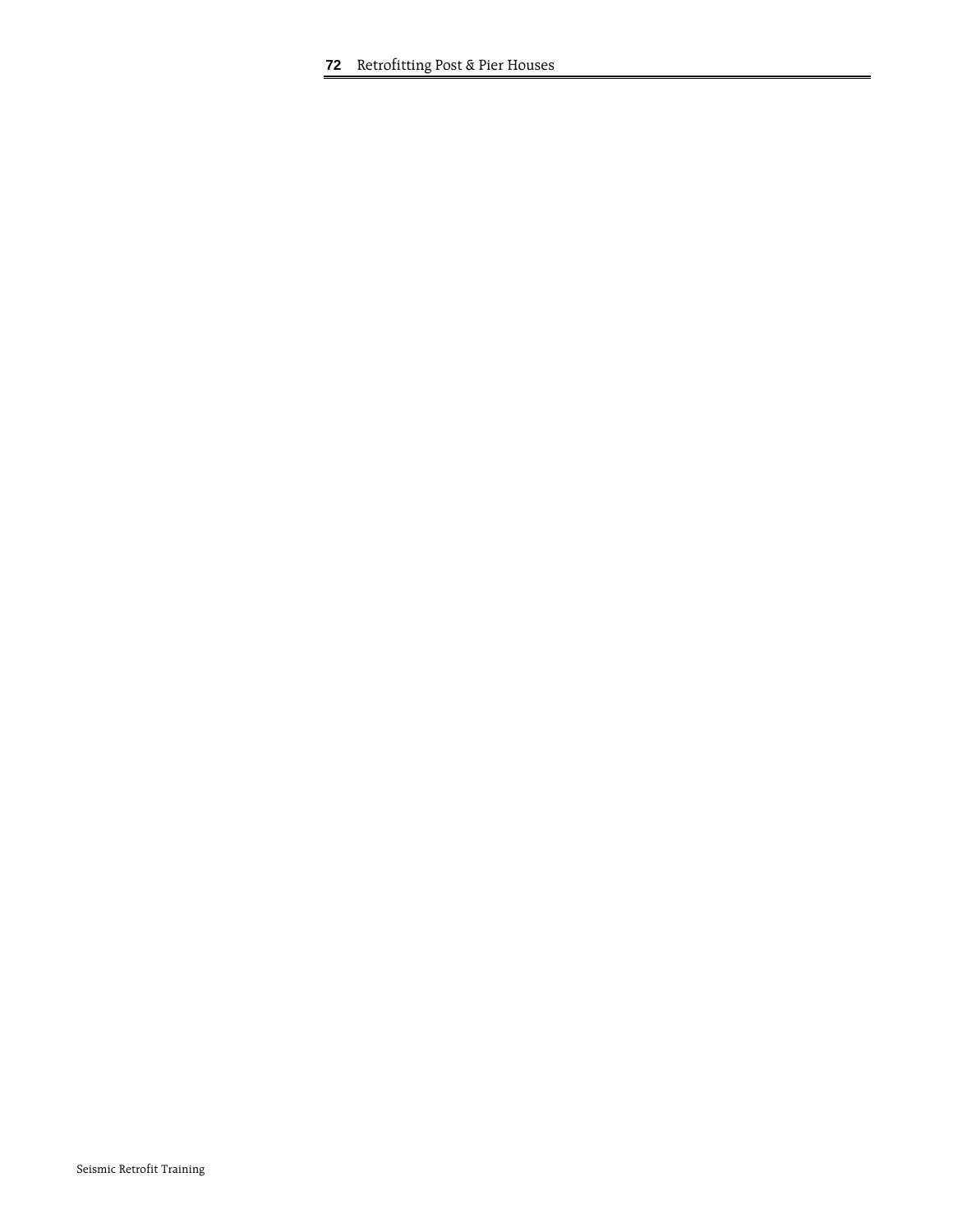# **RETROFITTING POST AND PIER HOUSES**

This section describes a prescriptive method for the seismic retrofitting of a specific type of existing housing that is supported along its perimeter walls by a series of wood posts set on top of individual concrete pier pads. This type of construction is commonly referred to as a "post and pier" foundation. Post and pier houses are very susceptible to damage because they have an inadequate bracing system to resist earthquake forces below the first floor level. An effective bracing system can be provided by installing new L shaped partial perimeter foundations at each corner, properly connected to the existing first floor framing, or with a combination of new partial foundations and new braced cripple walls connecting the existing floor to the new cripple walls.

### **WHY EARTHQUAKES DAMAGE POST AND PIER HOUSES**

In other sections of this manual you have learned about the importance of a complete load path to resist earthquake forces and how wood structural panel sheathing properly nailed to wall framing members with anchor bolts connecting the wall to a continuous foundation are used to provide that resistance. Two major weaknesses occur in the load path of houses supported by a post and pier foundation. One is the absence of sheathed walls below the first story exterior walls. The other is the absence of an adequate foundation under those perimeter walls.

A typical post and pier house uses wood posts spaced at 4 to 8 feet apart along the exterior perimeter walls to support the vertical loads from the floor and walls above. The top ends of these posts are typically toe-nailed to a wood girder that is part of the floor framing. The bottom ends of the posts are usually supported on individual foundation pads, often called pier blocks. These pier blocks are usually concrete, in a pyramid shape, with a square flat top surface where the post is supported. The bottom of the post is typically toe-nailed to a wood block embedded in the top of the pier block. The pier block may or may not have a larger square concrete pad below it embedded in the ground.



Fig.6. 1 Typical Existing Post & Pier Type House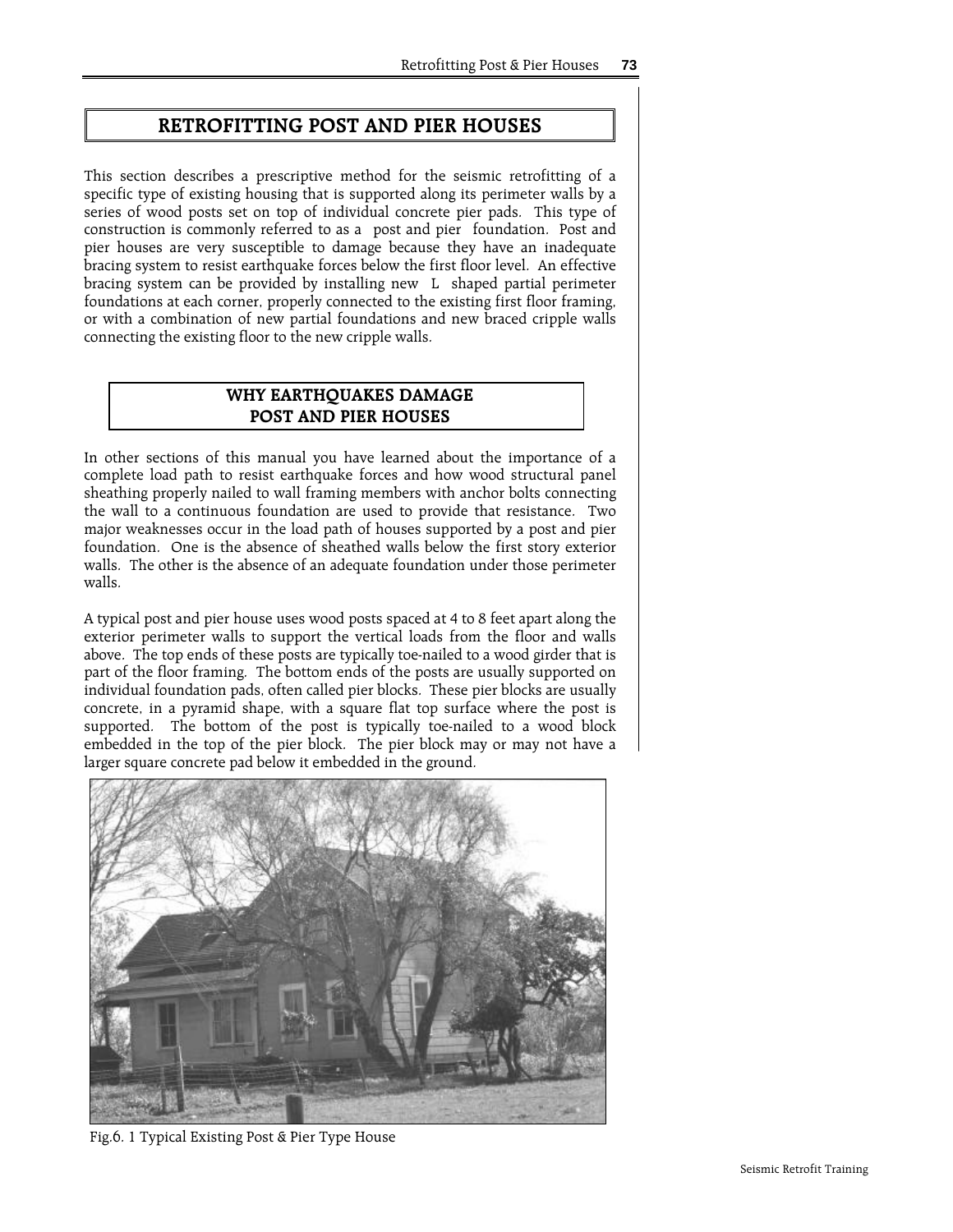The weakness in this system is that the posts and their top and bottom connections provide very little resistance to horizontal forces caused by an earthquake. Without a bracing system, the posts will topple over and the house will collapse to the ground.

Sometimes wood bracing installed in an X or V shaped pattern may interconnect the existing posts. These braces are typically nailed or bolted to the top and bottom of each post. This type of bracing may have been used as part of a repair of previous earthquake damage or as an attempt to provide some earthquake bracing. Although this type of bracing does add some resistance when compared to posts without any braces, it has too little strength to prevent damage and possible collapse at this level when subjected to strong earthquake shaking. (Fig. 6.2)



Fig.6. 2 House with Braced Posts along Perimeter

The weakness in this braced system is primarily at the pier pad level. Here the connection between the bottom of the post and top of the pier must resist horizontal loads transmitted by the braces. If a traditional toe-nailed connection is all that is present, it will quickly be overwhelmed and the bottom of the post will slide off the top of the pier pad. This results in a loss of vertical support for the post and leads to a collapse similar to that for an unbraced post system.

Merely adding stronger connections at the bottom of the post such as a metal post base that is embedded in the pier pad and nailed or bolted to the post is also insufficient. The forces generated by the braces will then push on the pier pads and can cause them to slide or possibly overturn. Either one of these two effects will induce damage into the post and brace system causing it to degrade and possibly fail. A more reliable and stable retrofit method is needed for post and pier type foundations than is provided by this type of bracing.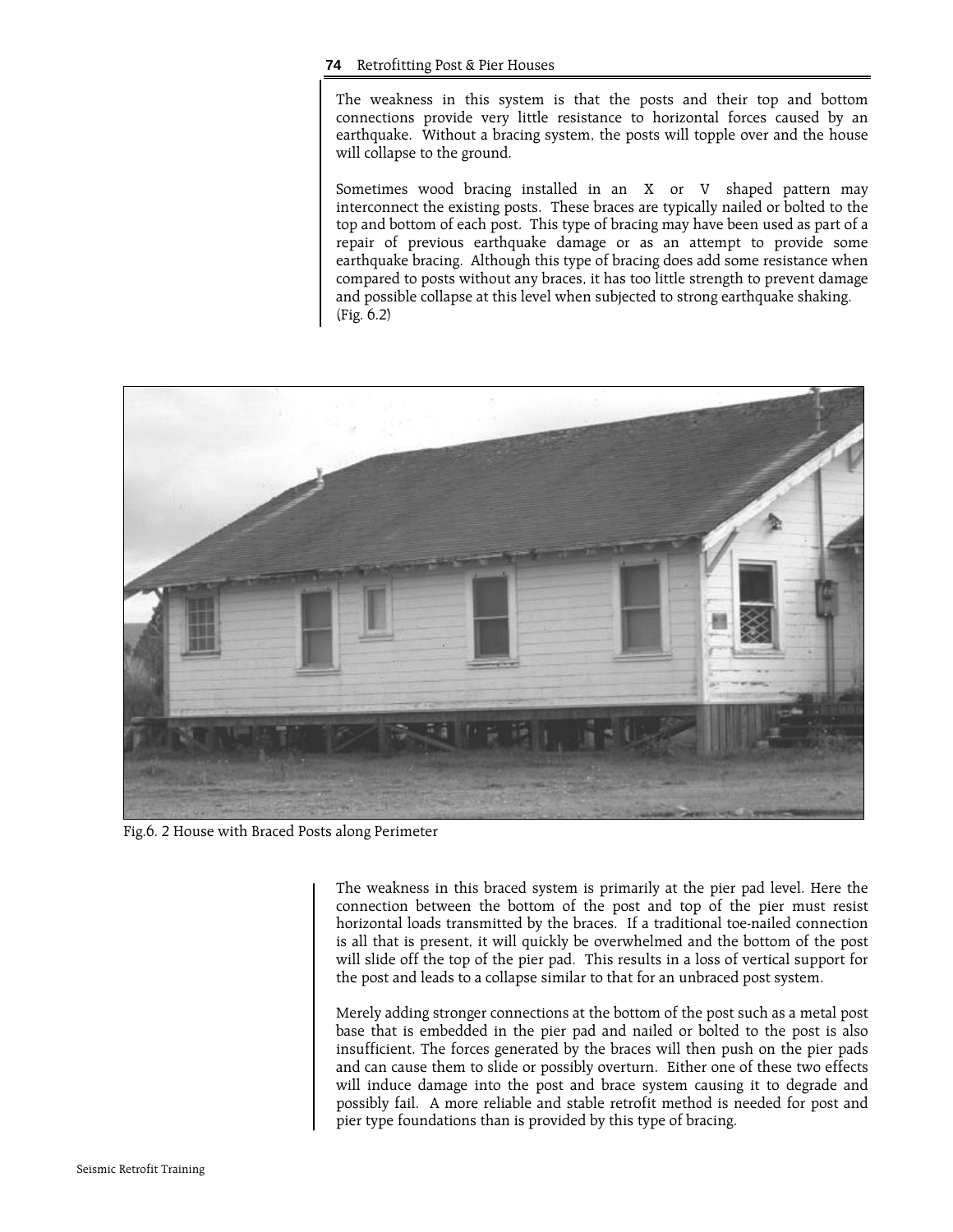#### **NEW PRESCRIPTIVE RETROFIT METHOD**

The prescriptive seismic retrofit standards contained in the Appendix of this manual are applicable to houses that have existing perimeter foundations and cripple walls. However, these standards require that a completely new continuous foundation be installed along all the exterior walls, or that a retrofit using a partial perimeter foundation must be designed by a licensed architect or engineer and be approved by the local building official. The prescriptive methods and details described in this section are consistent with the Uniform Code for Building Conservation (UCBC) and City of Los Angeles standards and use a partial perimeter foundation system to provide equivalent earthquake resistance below the first floor level. Permission to use this partial perimeter system without a specific design prepared by a licensed design professional must always be obtained from the local building official.

#### **PARTIAL PERIMETER VS. CONTINUOUS FOUNDATION**

Where a continuous foundation exists or is added, the primary retrofit elements used in the UCBC, are also parts of the partial perimeter system. They include:

- ü A foundation constructed with a concrete footing and either a poured concrete or grouted masonry stem wall.
- ü Foundation sill plates and sill bolts with plate washers.
- ü Sheathed cripple wall with connections between the wall and floor framing.

Note that a new cripple wall is not always necessary. A new foundation stem wall can be extended to the underside of the existing floor framing depending on how high the existing floor is above the surrounding exterior grade. Generally, if the floor is more than 3 feet above grade at any point, a cripple wall will be necessary.

Several additional retrofit elements are needed for a partial perimeter system that do not occur in the UCBC prescriptive standards. They include:

- ü New holdowns at the ends of new sheathed cripple walls.
- ü Straps to connect the existing floor framing beams and joists together and to connect them to the new partial foundations and cripple walls. These are load path elements needed to compensate for the use of a partial foundation system compared to a continuous foundation system

Certain elements of a partial perimeter retrofit must be stronger or larger than those prescribed in the UCBC. They include:

- ü Nails used to attach plywood to the cripple wall framing must be 10d common instead of 8d common.
- ü The minimum width of the new footing for a one-story house must be 15 inches rather than 12 inches.
- ü All foundation sill bolts must be 5/8-inch diameter instead of 1/2-inch, and their spacing is reduced from  $6$  or  $4$  feet on center to  $2-6$  or  $2-0$  on center.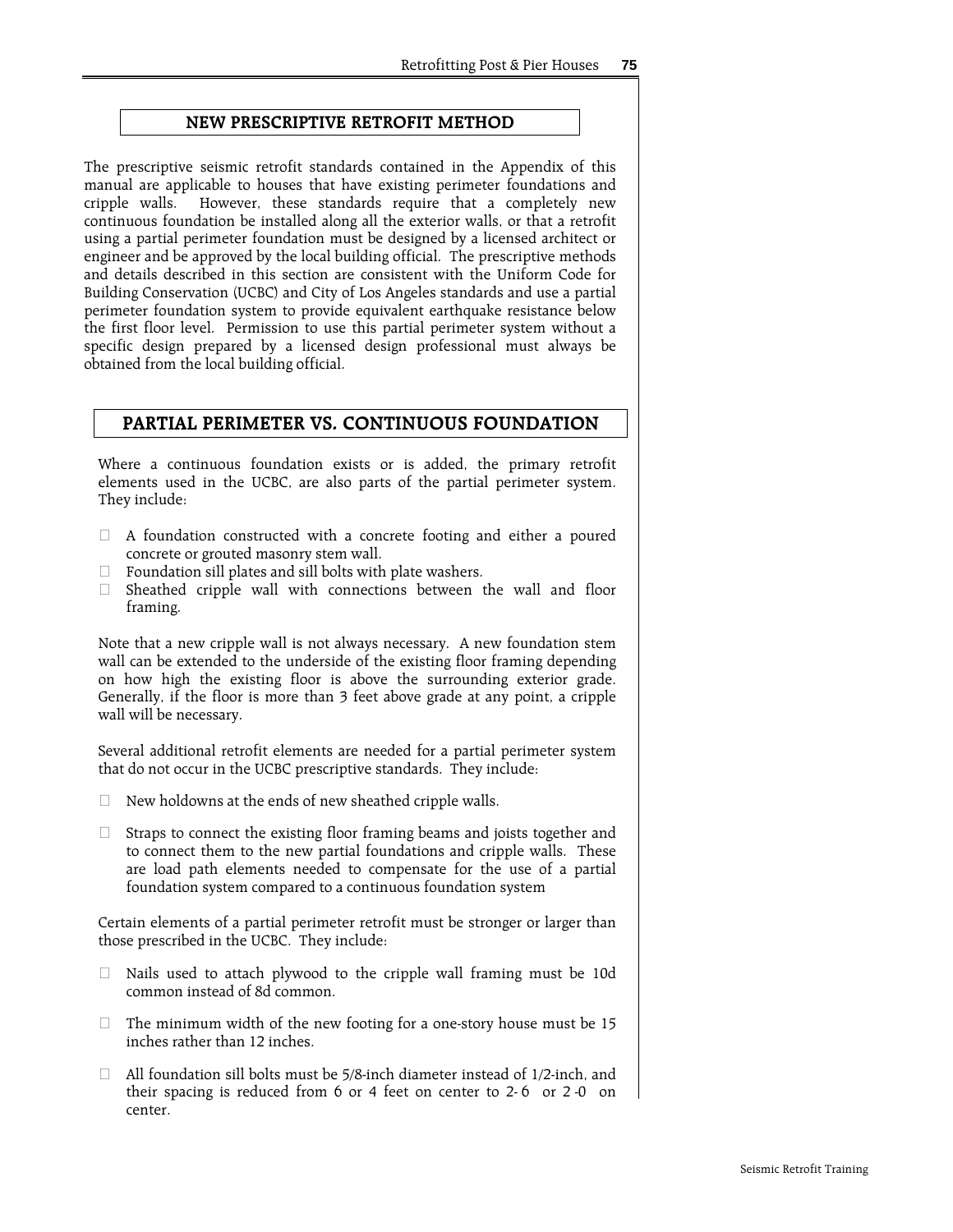#### **HOW PARTIAL PERIMETER EQUALS CONTINUOUS FOUNDATION**

The standard retrofit method for a house with an existing continuous foundation and cripple walls adds wood structural panels in sections along all the perimeter cripple walls and prescribes a minimum number of sill bolts connecting the foundation sill plate to the continuous foundation. Except for houses with existing brick or other unreinforced masonry foundations, the foundation itself should not need to be strengthened. The foundation's primary task is to resist the sliding forces transferred from the foundation sill bolts into the foundation, and to provide sliding resistance against the surrounding soil equal to or greater than the sum of all the sill bolt forces.

The bottom surface of the foundation resists these forces by friction between it and the ground. In addition, the vertical face of the foundation that is below the ground surface also participates in that resistance by pushing against the adjacent soil. Sliding friction and lateral bearing against the soil are the final link in the load path. The amount of surface area a foundation must provide to resist a specific amount of earthquake load is based on the characteristics of the soil that determine its sliding and lateral bearing resistance.

Chapter 18 of the Uniform Building Code provides numerical values for sliding and lateral bearing resistance of various soil types. The minimum depth, width and lengths of foundation used in the partial perimeter system are based on soils having the least resistance. Based on calculations, a continuous foundation is not required to provide the necessary resistance for average sized houses up to two stories in height. The minimum foundation consists of four separate, 15 inch wide L shaped footings, one at each of the building corners.

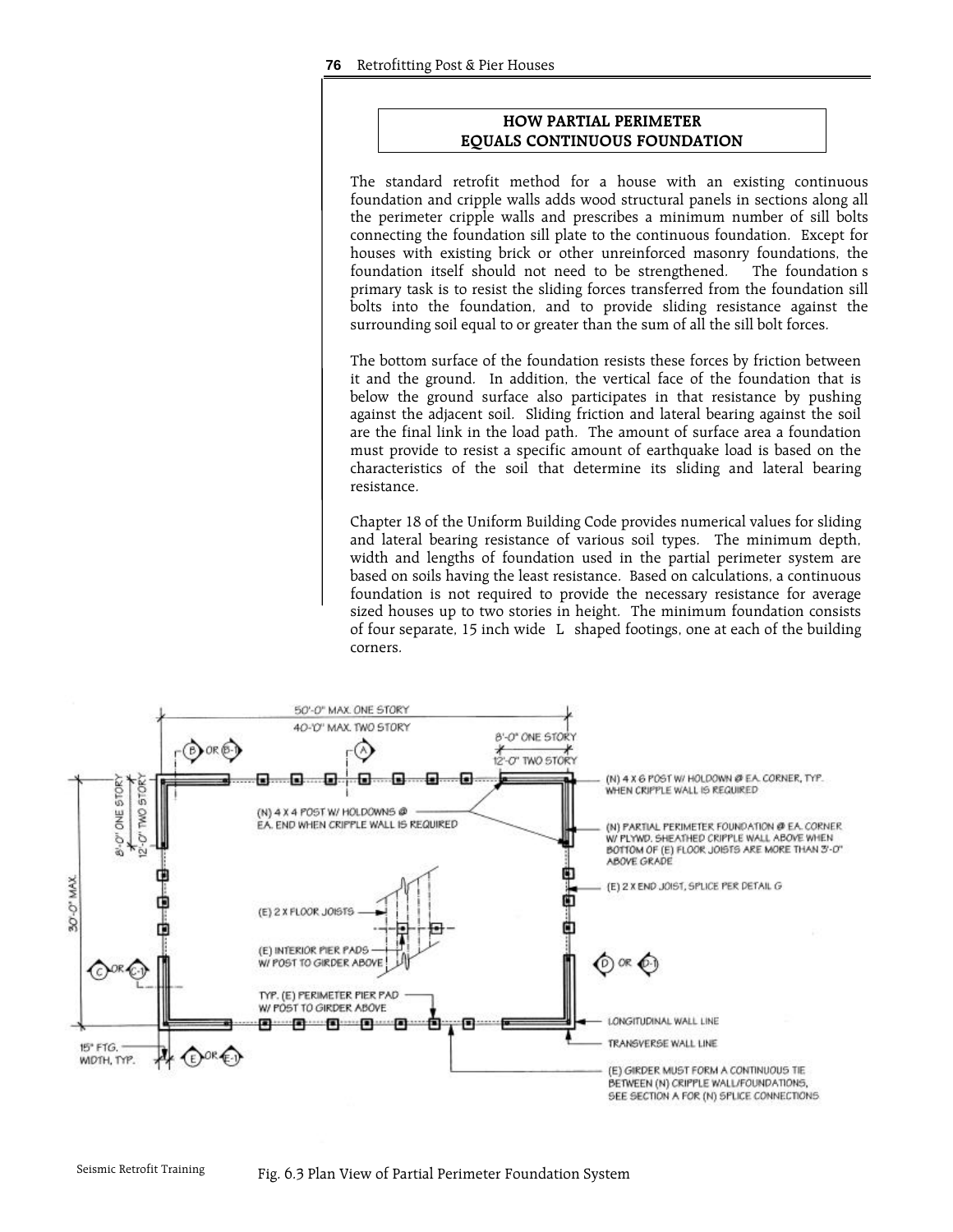For a one-story house the length of each leg of the  $\ L$  must be 8-0 and for a two story house each leg must be 12 -0 . Four sill bolts are required along each leg of the one story house foundation and five bolts must be provided along each leg of the two-story house foundation to attach the new foundation sill plate.

When a post and pier house has its existing floor framing within 3 feet of the ground surface, constructing a new cripple wall above the new partial foundation should not be necessary. The existing floor joists and girders can be directly connected to the new foundation sill plate. However, for floor framing located higher than this, a new continuously sheathed cripple wall located above the entire length of each of the new L shaped foundations will be needed. The length of sheathing provided by the partial perimeter system is equivalent to the length provided by the multiple individual sheathed sections prescribed in the UCBC retrofit standards for a house with a continuous foundation and cripple wall.

#### **MOISTURE EFFECTS ON WOOD MATERIALS**

The partial perimeter system was specifically developed to address existing post and pier houses. It recognizes that post and pier type foundations are commonly found in coastal geographical locations where moisture content of the air and the ground are very high for much of the year. High moisture levels can have a very undesirable effect on wood framing members and will also decrease the strength of nailed or bolted connections in the wood.

One of the most important considerations when retrofitting any wood framed building is to examine all the existing wood members to be used in the load path and determine if they need to be replaced because of fungus infections, commonly called dry rot, that destroy the wood fibers. Fungus infections flourish in wood when it remains wet and recur where it goes through cycles of wetting and drying. Such conditions are more likely to occur in damp climates, where post and pier construction is quite common, so particular attention must be paid to inspecting all existing wood members used in the retrofit of these houses. Unlike a house with a continuous perimeter foundation and cripple wall, where the underfloor space is fully enclosed and weather protected, the underfloor area of a partial perimeter foundation retrofit is open to the exterior along a substantial length of the perimeter.

Another aspect of wood exposed to damp climates is that the moisture content of wood does not remain stable. Instead, it undergoes cycles where it is very moist and then dries. As moisture content changes, wood fibers alternately swell and shrink and this changes the holding power of nails and the tightness of bolts in the wood. This condition is addressed in the Building Code by the use of a "*Wet Service Reduction Factor*" to reduce the strength of nailed and bolted connections. All the retrofit connections in the prescriptive partial perimeter system involving nails or bolts in wood have been adjusted to lower their strength to 75 percent of normal to account for this effect. This is the principal reason that 10d nails are needed to attach sheathing to cripple wall framing, and why 5/8-inch sill bolts are typically used.

The type of sheathing prescribed for use on the cripple walls of a partial perimeter system was chosen to address the moisture exposure issue. Exterior grade plywood is specified because it has a very high durability for exposure to moisture. Plywood rather than Oriented Strand Board, known as OSB, was selected because OSB has different moisture expansion characteristics that make it less desirable for use where its moisture content is expected to vary. For a more detailed discussion of sheathing materials see the *Shear Walls* section titled *How to Install Sheathing*.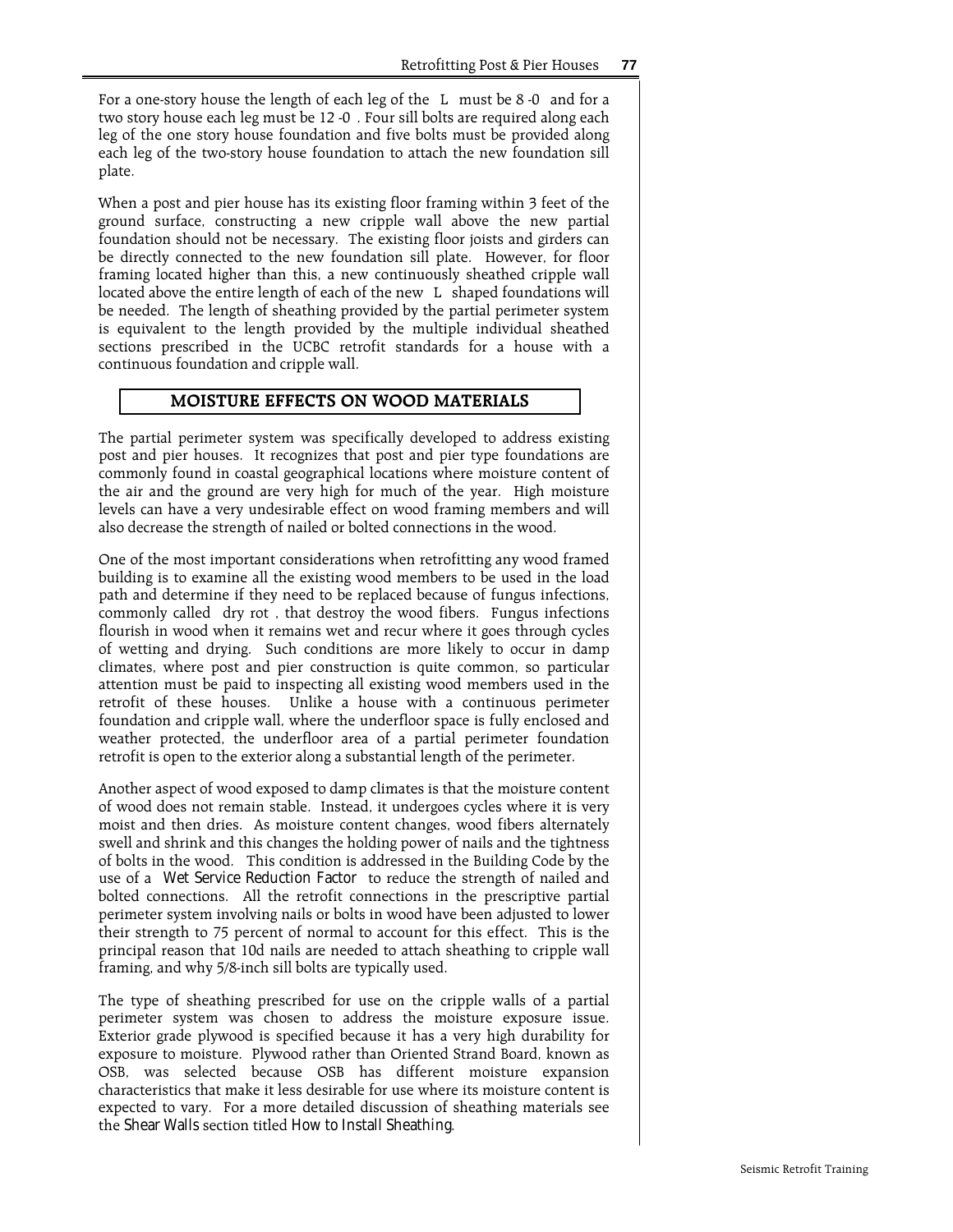#### **HOLDOWN ANCHORS ARE NEEDED**

The purpose of holdown anchors and their proper installation are discussed in the part of the manual titled *Connections Resisting Uplift Forces* and in the section on *Shear Walls.* Holdowns are generally needed either when a shear wall is very tall with respect to its length or when vertical loads from the weight of the building above, carried by the wall, are insufficient to offset the overturning force generated by the horizontal earthquake load the wall is resisting.

In the partial perimeter system, holdowns are used at each end of the new cripple walls. The reason holdowns are not required by the other prescriptive standards when retrofitting a house with a continuous foundation, is that the entire wall length can be engaged as part of the resistance to uplift. Using a partial perimeter system results in shorter wall lengths and less resistance.

The holdowns shown in Elevations D and E in the Appendix must provide at least 2,500 pounds resistance to earthquake loading. A variety of products can provide this capacity. The drawings depict one type of holdown that uses bolts through the cripple wall end posts and a bolt embedded in the new foundation. Similar holdowns using special screws instead of bolts may be used if the local building official approves them and they provide an equivalent minimum capacity. Other types of holdowns that use nails to connect to the post may also be used, but typically they require a post height of at least 24 inches. In addition, all nailed type holdowns have limitations on how close they can be placed to the corner of a concrete foundation and some may not be able to provide the minimum required capacity.

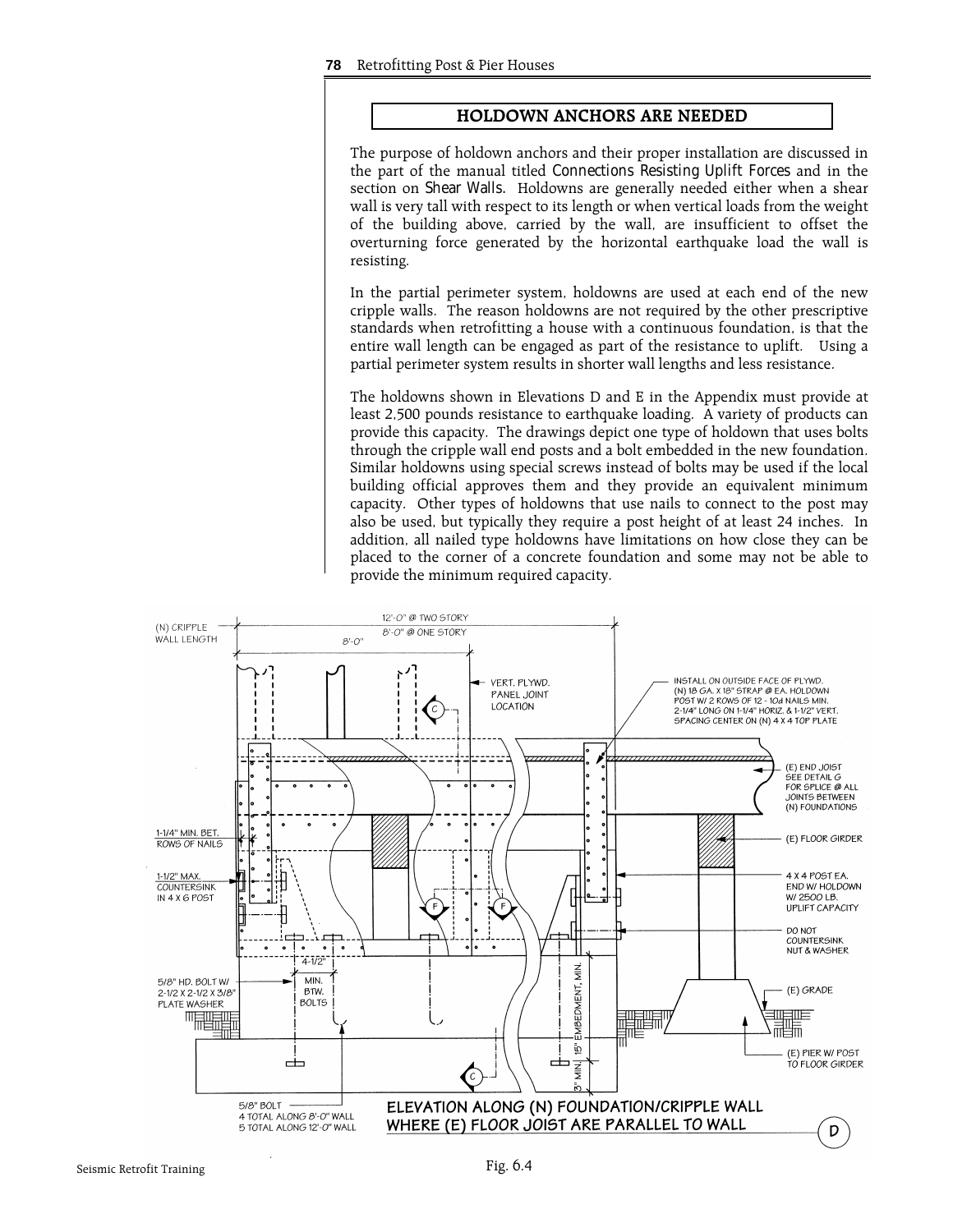In addition to the holdown anchor which connects the new posts at each end of the cripple wall to the foundation, a strap shown in Elevation D must be added at each end on the transverse wall sides to tie the new posts to the existing floor framing above. This is needed because the transverse walls are parallel to the floor joists and, therefore, do not carry enough dead load to adequately resist the uplift forces. The strap completes the load path between the holdown post and the floor framing so that the floor will not lift off the new cripple wall.

## **TRANSFERRING FORCES TO THE PARTIAL FOUNDATIONS**

Another unique aspect of a partial perimeter system is that connections are required to transfer earthquake forces into the new foundations and cripple walls that are located only at each corner of the building. Essentially, each of the four new L shaped foundations are isolated from each other and therefore must be connected to the entire length of floor that lies between them to collect all of the forces in the existing floor system. With a continuous foundation, this kind of discontinuity does not exist, so none of the special ties and straps shown in the foundation/cripple wall elevations of the partial perimeter system are prescribed in other prescriptive standards.

Along the exterior perimeter of the floor, between the new corner foundations, where the ends of two pieces of an existing floor girder are spliced over a post, that splice must be reinforced with a new metal strap nailed or bolted to both pieces (Fig. 6.5). The details in the Appendix show both the bolted and nailed connection. The girder is used to drag forces along the edge of the floor into the new cripple wall or foundation at each end of the wall line and the strap provides this load path connection. Similarly, where existing floor joists are parallel to the exterior wall, a strap is needed at any joist splice occurring between the two corner foundations.



Fig.6. 5 New Metal Strap Reinforcement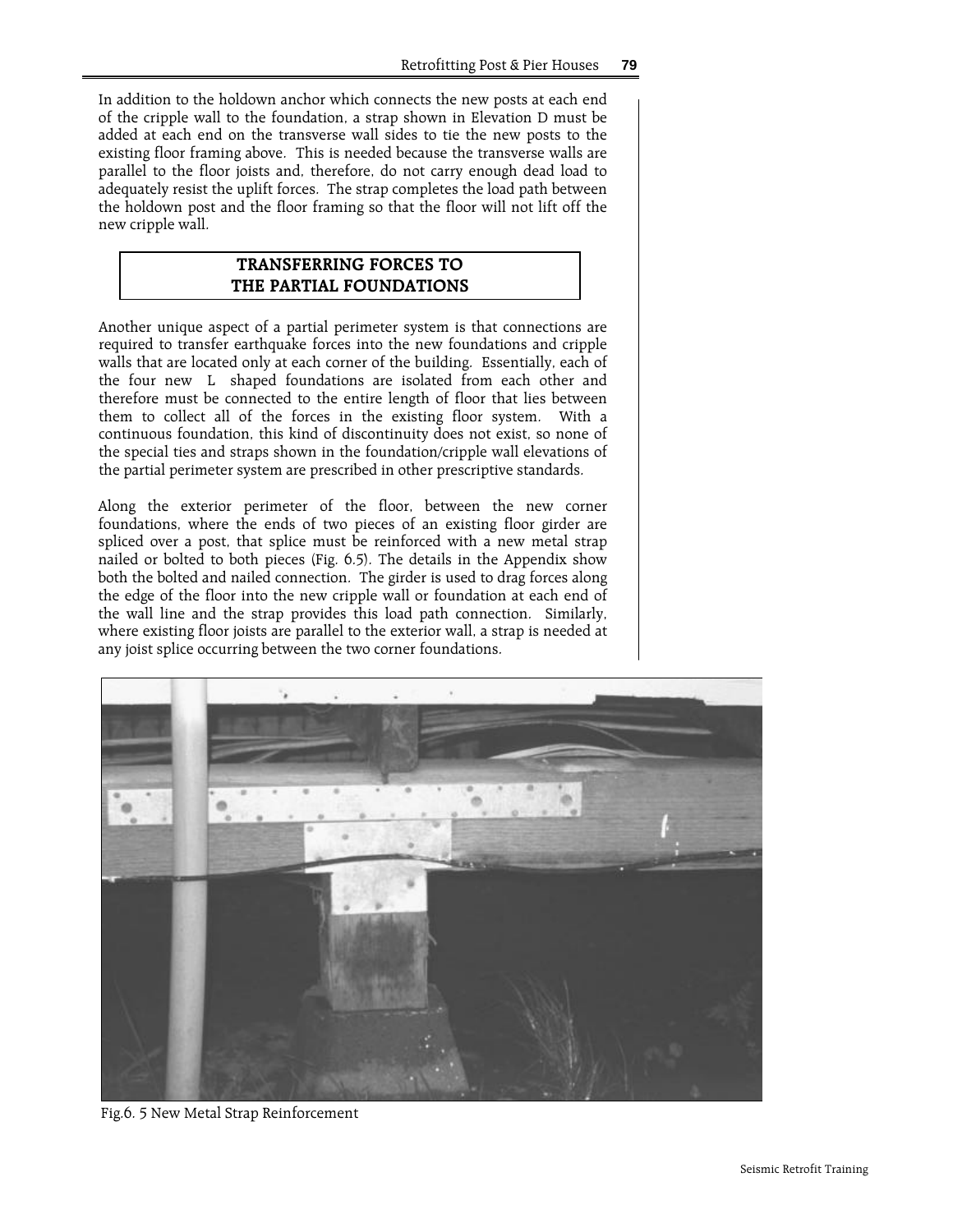

Fig 6.6 Girder Connection to New Foundation Stem Wall

A very important load path connection also must be provided at the end of each new partial cripple wall/foundation segment. The existing girder must be very securely connected to the new foundation or cripple wall to fully transfer the entire load along the edge of the floor that lies beyond the new partial foundation. When a new cripple wall is not needed, the Elevation E-1 view shows an anchor bolt embedded in the foundation stem wall secured to an L shaped 12 gage connector. The long leg of the connector is nailed to the girder (Fig. 6.6).

Where a new cripple wall is provided there are two options. The best solution is to use the existing girder as the top plate of the new cripple wall. If the girder extends as a single piece the full length of the new cripple wall, no connection is necessary. However, if the girder has an existing splice location within the length of the cripple wall, the typical girder splice shown in the Appendix details must be provided at that location.

If using the existing girder as the cripple wall top plate is not feasible, and it is cut flush with the end of the new cripple wall, a metal strap connecting the girder to the top plate of the new cripple wall must be provided as shown in Elevation E (Fig. 6.7). Because this connection will be subject to both tension and compression forces, it is very important that the girder end be carefully cut so that it will tightly fit against the new cripple wall or foundation. Also, to provide enough surface area to make this nailed splice connection and not interfere with the row of nailing along the top edge of the plywood, the new cripple wall top plate must be a minimum 4x4 member instead of using a typical double 2x4 top plate.

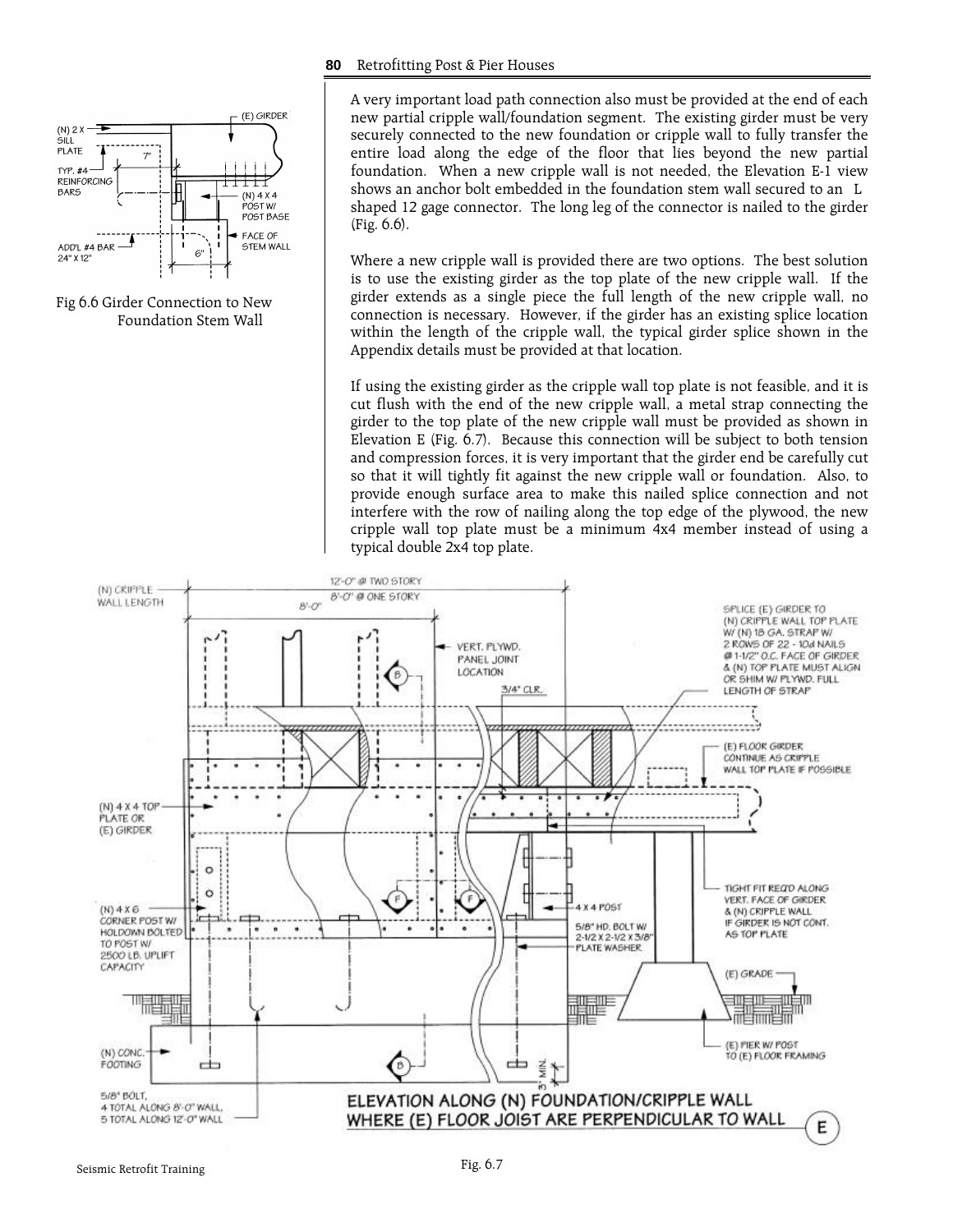One further consideration at this connection is that the vertical face of the girder and the new top plate must align because the strap should not be kinked or bent. A misalignment of 3/4 inch or less can be accommodated by installing plywood of the appropriate thickness on the face of the existing girder to make it flush with the new top plate. If this plywood shim is installed, the length of the 10d nails used in the strap must be increased to provide a minimum of 1- 1/2 inches of penetration into the girder. Given the complexity of this connection, the use of the existing girder for the top plate of the new cripple wall is the preferred method.

Along the walls where the existing floor joists are parallel to the new foundation and cripple wall, the same concept of a continuous member applies. As shown in Elevation D, the end joist must be a single piece that extends the full length of the new foundation. This end joist must continue at least to the next perpendicular girder line beyond the end of the new foundation, where it may be spliced as shown in the Detail G (Fig.6.8).



Fig. 6.8 Strap for Joist Splice

Also along this wall, another strap must be provided to tie together the new double 2x top plates of the cripple wall where they are interrupted by the existing girders framed over new support posts. This connection is shown in Section C (Fig. 6.9).

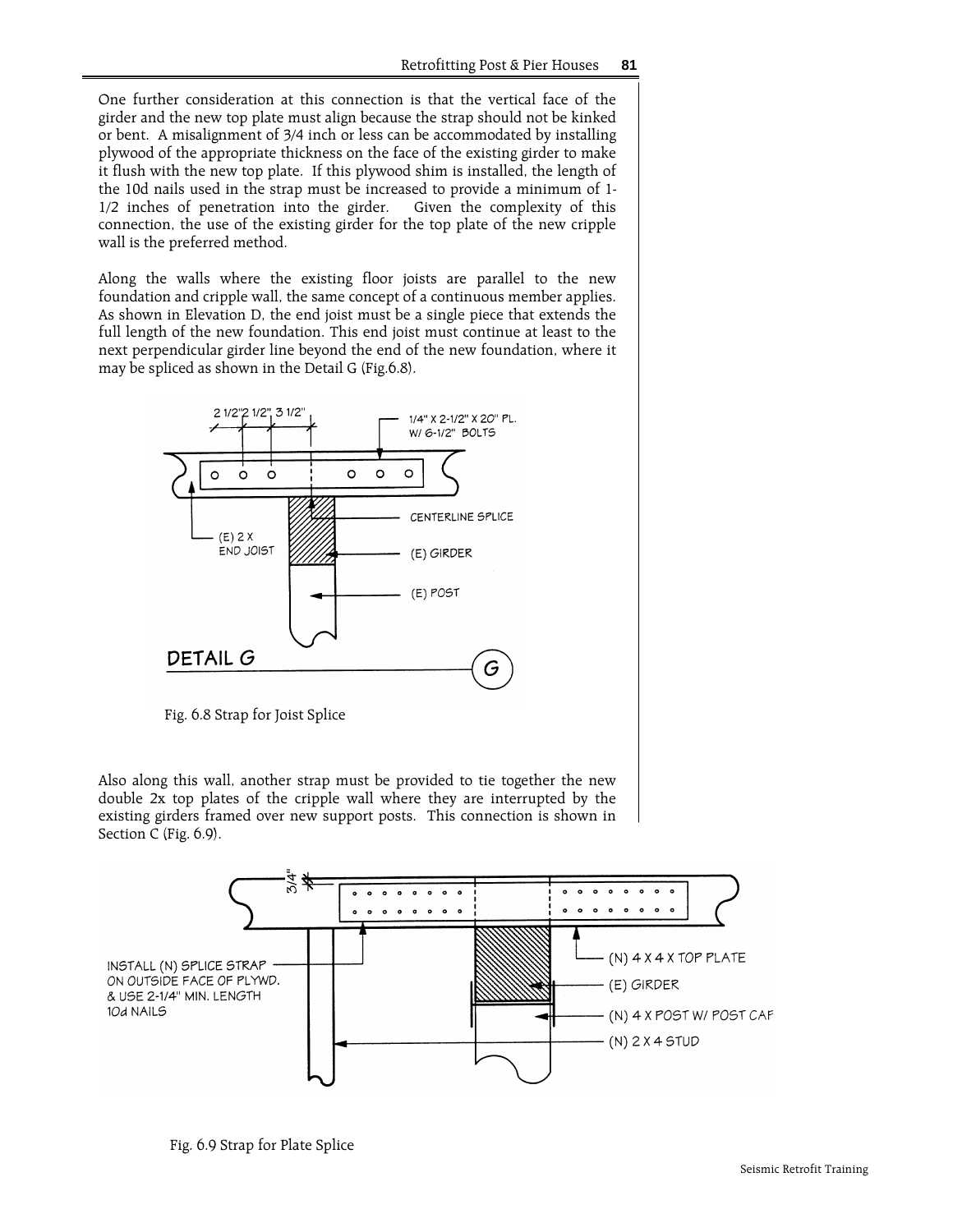#### **EVALUATING EXISTING CONDITIONS**

The first step in any retrofit project is to carefully examine the existing building and its site to determine the extent of any unique conditions that exist for that building on its specific site. Some situations will preclude the use of a prescriptive method and instead will need the services of an experienced design professional. The condition of the existing wood framing, particularly along the perimeter walls must be checked for fungus or insect damage and all damaged wood must be replaced.

#### **WHEN YOU NEED AN ARCHITECT AND ENGINEER**

There are several important limitations on the use of the prescriptive partial perimeter system. Houses that are on a sloping site, where one side or end of the building is substantially higher above grade than other portions of the building, should not use this system. If the ground surface along the perimeter walls has a slope that exceeds 1 foot vertical in every 10 feet of horizontal distance, special structural considerations are necessary to accomplish an effective retrofit. Some sloping sites may need to be evaluated by a geotechnical engineer to establish the potential risk of landsliding or other forms of ground failure.

Houses that are over two stories in height or that exceed the maximum width and length dimensions shown on the prescriptive plan are too large to rely on prescriptive methods to provide adequate earthquake protection. The maximum height of new foundations are limited to 4 feet 6 inches measured from the bottom of the footing, and new cripple walls are also limited to a maximum of 4 feet in height. Retrofitting buildings where these limits are exceeded requires the professional services of a licensed architect or engineer.

The prescriptive method also assumes that the building is not located on soils that are subject to liquefaction during earthquake shaking or where highly plastic clay soil exceeds 25 feet in depth. Maps indicating locations of liquefiable soils are available in some cities and counties, and the local building departments will usually be aware of or have special foundation requirements in areas of highly plastic clay soils.

The prescriptive method should not be used for buildings located within 5 kilometers (approximately 3 miles) of a known active earthquake fault. Maps have been published by the International Conference of Building Officials for the entire State of California identifying these locations called Near Source areas. The 1997 Uniform Building Code requires that all buildings inside these areas be designed to resist larger forces than were used to develop the details used in the partial perimeter foundation system.